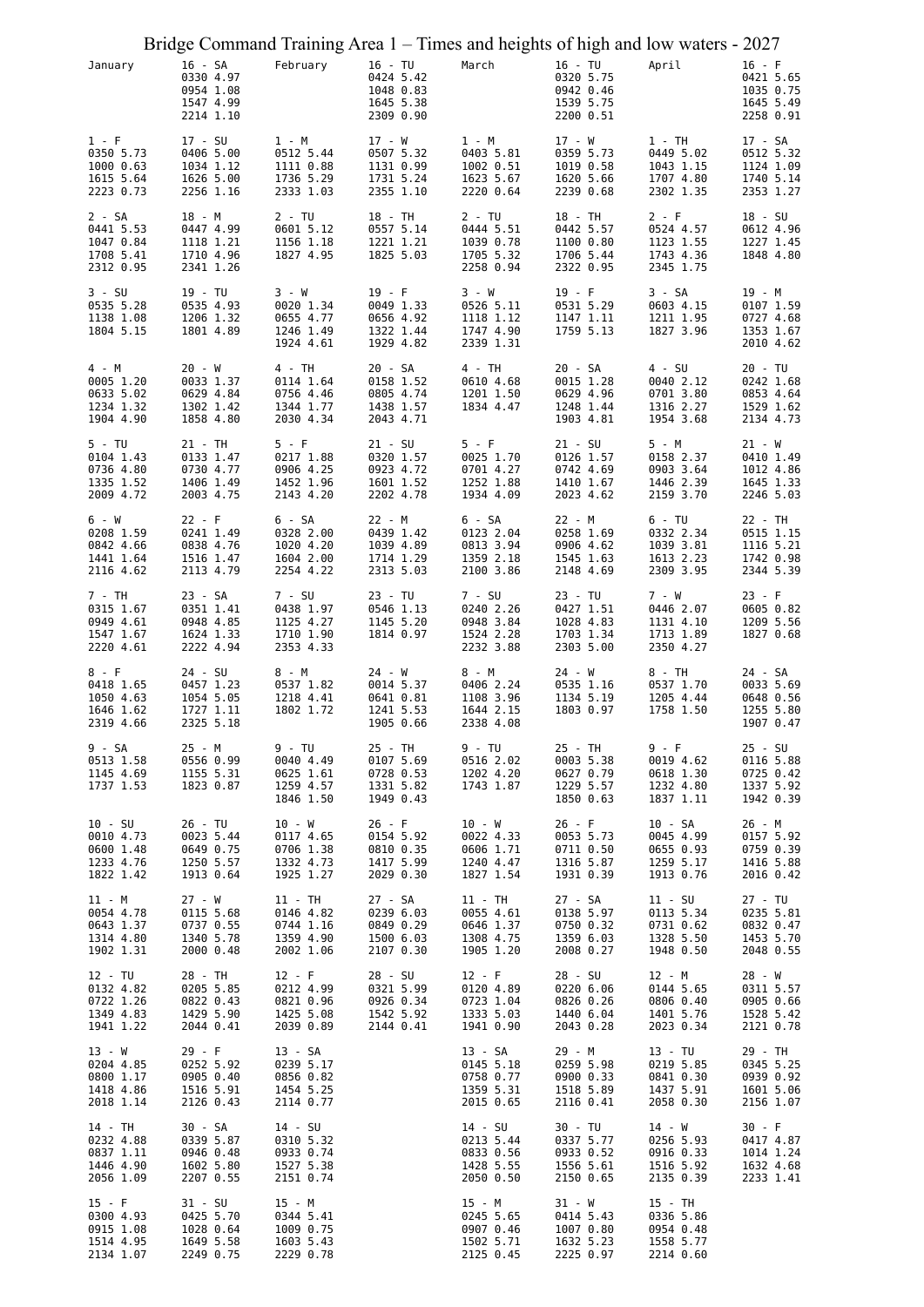|                                                               | Bridge Command Training Area 1 – Times and heights of high and low waters - 2027 |                                                               |                                                               |                                                               |                                                              |                                                               |                                                               |
|---------------------------------------------------------------|----------------------------------------------------------------------------------|---------------------------------------------------------------|---------------------------------------------------------------|---------------------------------------------------------------|--------------------------------------------------------------|---------------------------------------------------------------|---------------------------------------------------------------|
| May                                                           | $16 - SU$<br>0500 5.33<br>1111 1.07<br>1730 5.17<br>2341 1.23                    | June                                                          | $16 - W$<br>0034 1.30<br>0656 4.97<br>1308 1.38<br>1931 4.90  | July                                                          | $16 - F$<br>0102 1.33<br>0731 4.90<br>1333 1.43<br>2004 4.80 | August                                                        | 16 - M<br>0220 1.88<br>0909 4.28<br>1458 1.97<br>2148 4.24    |
| 1 - SA<br>0446 4.50<br>1054 1.59<br>1702 4.32<br>2317 1.77    | 17 - M<br>0602 5.01<br>1215 1.38<br>1837 4.88                                    | 1 - TU<br>0538 4.11<br>1219 1.98<br>1807 4.04                 | 17 - TH<br>0144 1.44<br>0806 4.86<br>1421 1.46<br>2041 4.85   | 1 - TH<br>0017 1.67<br>0605 4.43<br>1246 1.71<br>1833 4.41    | 17 - SA<br>0205 1.52<br>0837 4.73<br>1439 1.59<br>2111 4.68  | 1 - SU<br>0129 1.55<br>0724 4.67<br>1402 1.59<br>1957 4.64    | 17 - TU<br>0338 2.00<br>1027 4.24<br>1617 1.99<br>2302 4.28   |
| $2 - SU$<br>0519 4.15<br>1142 1.94<br>1739 4.00               | 18 - TU<br>0053 1.49<br>0715 4.79<br>1335 1.56<br>1954 4.74                      | 2 - W<br>0052 2.04<br>0641 3.99<br>1328 2.06<br>1919 3.98     | $18 - F$<br>0257 1.46<br>0915 4.87<br>1531 1.43<br>2148 4.91  | 2 - F<br>0116 1.73<br>0704 4.40<br>1348 1.73<br>1936 4.41     | 18 - SU<br>0313 1.63<br>0945 4.65<br>1547 1.64<br>2218 4.65  | 2 - M<br>0237 1.60<br>0833 4.63<br>1514 1.58<br>2109 4.65     | 18 - W<br>0453 1.94<br>1134 4.35<br>1725 1.86                 |
| 3 - M<br>0011 2.09<br>0605 3.86<br>1245 2.21<br>1842 3.76     | 19 - W<br>0219 1.58<br>0834 4.75<br>1501 1.54<br>2112 4.81                       | 3 - TH<br>0204 2.04<br>0759 4.02<br>1440 1.98<br>2038 4.09    | 19 - SA<br>0403 1.38<br>1019 4.97<br>1632 1.32<br>2249 5.03   | 3 - SA<br>0220 1.71<br>0810 4.44<br>1453 1.66<br>2043 4.50    | 19 - M<br>0420 1.64<br>1050 4.67<br>1650 1.61<br>2320 4.70   | 3 - TU<br>0350 1.53<br>0945 4.71<br>1626 1.45<br>2221 4.81    | 19 - TH<br>0003 4.43<br>0552 1.77<br>1228 4.52<br>1816 1.66   |
| 4 - TU<br>0125 2.29<br>0735 3.69<br>1408 2.31<br>2039 3.71    | 20 - TH<br>0340 1.45<br>0948 4.91<br>1614 1.34<br>2220 5.03                      | 4 - F<br>0313 1.88<br>0913 4.21<br>1545 1.75<br>2144 4.35     | $20 - SU$<br>0500 1.26<br>1117 5.09<br>1725 1.20<br>2343 5.14 | $4 - SU$<br>0325 1.59<br>0916 4.59<br>1556 1.49<br>2148 4.69  | 20 - TU<br>0519 1.57<br>1148 4.74<br>1745 1.52               | 4 - W<br>0459 1.33<br>1055 4.93<br>1730 1.20<br>2326 5.07     | $20 - F$<br>0050 4.61<br>0637 1.54<br>1310 4.69<br>1857 1.43  |
| 5 - W<br>0251 2.26<br>0930 3.79<br>1530 2.16<br>2206 3.92     | $21 - F$<br>0444 1.21<br>1050 5.16<br>1711 1.09<br>2318 5.29                     | 5 - SA<br>0413 1.60<br>1011 4.51<br>1640 1.44<br>2237 4.68    | 21 - M<br>0548 1.15<br>1208 5.18<br>1810 1.10                 | $5 - M$<br>0426 1.38<br>1019 4.81<br>1654 1.26<br>2248 4.95   | 21 - W<br>0014 4.78<br>0609 1.46<br>1239 4.82<br>1831 1.40   | 5 - TH<br>0559 1.06<br>1156 5.23<br>1826 0.91                 | 21 - SA<br>0128 4.77<br>0716 1.31<br>1344 4.84<br>1934 1.20   |
| 6 - TH<br>0404 2.01<br>1032 4.08<br>1633 1.84<br>2254 4.26    | 22 - SA<br>0536 0.97<br>1144 5.40<br>1758 0.87                                   | $6 - SU$<br>0505 1.28<br>1101 4.86<br>1729 1.12<br>2324 5.04  | 22 - TU<br>0031 5.21<br>0631 1.06<br>1254 5.22<br>1850 1.04   | 6 - TU<br>0522 1.14<br>1116 5.09<br>1748 1.01<br>2343 5.23    | 22 - TH<br>0101 4.85<br>0652 1.35<br>1322 4.88<br>1912 1.29  | 6 - F<br>0024 5.38<br>0652 0.77<br>1251 5.53<br>1916 0.64     | $22 - SU$<br>0158 4.91<br>0751 1.10<br>1411 4.98<br>2008 1.01 |
| 7 - F<br>0458 1.65<br>1113 4.45<br>1722 1.45<br>2330 4.65     | 23 - SU<br>0008 5.50<br>0619 0.78<br>1231 5.57<br>1838 0.72                      | 7 - M<br>0551 0.97<br>1146 5.21<br>1813 0.83                  | $23 - W$<br>0115 5.21<br>0710 1.03<br>1336 5.19<br>1928 1.02  | 7 - W<br>0613 0.89<br>1209 5.37<br>1837 0.78                  | $23 - F$<br>0142 4.90<br>0731 1.24<br>1400 4.91<br>1950 1.19 | 7 - SA<br>0116 5.67<br>0739 0.53<br>1341 5.79<br>2002 0.44    | 23 - M<br>0223 5.05<br>0825 0.92<br>1435 5.11<br>2042 0.86    |
| 8 - SA<br>0543 1.25<br>1147 4.85<br>1804 1.07                 | 24 - M<br>0053 5.61<br>0657 0.68<br>1314 5.62<br>1915 0.67                       | 8 - TU<br>0008 5.37<br>0635 0.70<br>1230 5.52<br>1856 0.60    | 24 - TH<br>0155 5.15<br>0747 1.03<br>1414 5.11<br>2005 1.05   | 8 - TH<br>0035 5.49<br>0701 0.67<br>1300 5.61<br>1924 0.59    | 24 - SA<br>0217 4.92<br>0809 1.15<br>1432 4.92<br>2027 1.12  | $8 - SU$<br>0205 5.89<br>0824 0.37<br>1428 5.96<br>2045 0.33  | 24 - TU<br>0247 5.18<br>0900 0.80<br>1459 5.24<br>2117 0.77   |
| 9 - SU<br>0004 5.05<br>0624 0.89<br>1222 5.24<br>1843 0.73    | 25 - TU<br>0134 5.61<br>0733 0.67<br>1354 5.57<br>1950 0.69                      | 9 - W<br>0052 5.64<br>0717 0.51<br>1314 5.74<br>1938 0.45     | $25 - F$<br>0231 5.05<br>0823 1.07<br>1448 4.98<br>2041 1.11  | 9 - F<br>0124 5.70<br>0747 0.52<br>1349 5.78<br>2010 0.48     | 25 - SU<br>0246 4.92<br>0845 1.09<br>1500 4.93<br>2103 1.07  | 9 - M<br>0251 6.00<br>0906 0.31<br>1514 6.00<br>2126 0.33     | $25 - W$<br>0313 5.30<br>0934 0.75<br>1528 5.34<br>2151 0.75  |
| 10 - M<br>0039 5.42<br>0702 0.59<br>1257 5.58<br>1921 0.48    | $26 - W$<br>0213 5.50<br>0807 0.74<br>1431 5.41<br>2024 0.80                     | 10 - TH<br>0136 5.81<br>0758 0.42<br>1359 5.86<br>2019 0.41   | 26 - SA<br>0303 4.91<br>0900 1.15<br>1518 4.85<br>2119 1.20   | 10 - SA<br>0213 5.83<br>0832 0.45<br>1437 5.86<br>2055 0.45   | 26 - M<br>0313 4.94<br>0922 1.06<br>1526 4.95<br>2140 1.06   | 10 - TU<br>0337 5.98<br>0946 0.37<br>1600 5.92<br>2207 0.44   | 26 - TH<br>0345 5.37<br>1009 0.77<br>1602 5.37<br>2227 0.82   |
| $11 - TU$<br>0116 5.71<br>0739 0.39<br>1335 5.82<br>1958 0.34 | 27 - TH<br>0248 5.30<br>0841 0.87<br>1505 5.17<br>2058 0.97                      | $11 - F$<br>0221 5.87<br>0841 0.42<br>1445 5.86<br>2102 0.47  | 27 - SU<br>0332 4.78<br>0938 1.25<br>1547 4.72<br>2158 1.31   | $11 - SU$<br>0301 5.86<br>0917 0.46<br>1525 5.84<br>2139 0.50 | 27 - TU<br>0340 4.96<br>0959 1.07<br>1555 4.96<br>2218 1.09  | $11 - W$<br>0423 5.83<br>1027 0.53<br>1646 5.71<br>2248 0.65  | $27 - F$<br>0421 5.35<br>1046 0.88<br>1641 5.31<br>2306 0.97  |
| 12 - W<br>0155 5.90<br>0817 0.31<br>1415 5.94<br>2035 0.31    | 28 - F<br>0321 5.04<br>0916 1.07<br>1537 4.91<br>2135 1.18                       | 12 - SA<br>0308 5.82<br>0924 0.53<br>1533 5.75<br>2147 0.61   | 28 - M<br>0401 4.67<br>1019 1.37<br>1617 4.62<br>2240 1.44    | 12 - M<br>0350 5.79<br>1002 0.56<br>1615 5.72<br>2225 0.64    | 28 - W<br>0411 4.97<br>1037 1.13<br>1629 4.96<br>2258 1.17   | 12 - TH<br>0509 5.56<br>1109 0.78<br>1733 5.40<br>2331 0.94   | 28 - SA<br>0503 5.24<br>1128 1.07<br>1726 5.15<br>2351 1.18   |
| 13 - TH<br>0236 5.95<br>0855 0.35<br>1457 5.92<br>2115 0.41   | 29 - SA<br>0351 4.77<br>0954 1.30<br>1606 4.64<br>2214 1.43                      | $13 - SU$<br>0358 5.66<br>1011 0.71<br>1624 5.55<br>2236 0.83 | 29 - TU<br>0434 4.57<br>1102 1.50<br>1654 4.53<br>2326 1.56   | 13 - TU<br>0440 5.63<br>1049 0.74<br>1706 5.52<br>2313 0.84   | 29 - TH<br>0449 4.95<br>1119 1.22<br>1710 4.92<br>2341 1.28  | $13 - F$<br>0558 5.22<br>1154 1.10<br>1824 5.03               | 29 - SU<br>0551 5.04<br>1216 1.31<br>1819 4.93                |
| $14 - F$<br>0319 5.86<br>0935 0.50<br>1542 5.76<br>2157 0.62  | 30 - SU<br>0420 4.51<br>1035 1.55<br>1636 4.40<br>2257 1.68                      | 14 - M<br>0452 5.43<br>1103 0.95<br>1721 5.30<br>2331 1.07    | 30 - W<br>0515 4.49<br>1151 1.62<br>1739 4.46                 | 14 - W<br>0533 5.40<br>1139 0.96<br>1801 5.27                 | 30 - F<br>0533 4.88<br>1205 1.35<br>1757 4.83                | 14 - SA<br>0019 1.28<br>0652 4.84<br>1245 1.45<br>1922 4.66   | 30 - M<br>0045 1.43<br>0650 4.81<br>1318 1.55<br>1924 4.70    |
| 15 - SA<br>0407 5.64<br>1020 0.75<br>1632 5.49<br>2244 0.91   | 31 - M<br>0454 4.29<br>1122 1.79<br>1714 4.19<br>2349 1.90                       | $15 - TU$<br>0551 5.18<br>1201 1.19<br>1823 5.07              |                                                               | 15 - TH<br>0005 1.08<br>0630 5.14<br>1233 1.21<br>1900 5.02   | 31 - SA<br>0031 1.42<br>0624 4.77<br>1259 1.49<br>1853 4.72  | $15 - SU$<br>0113 1.61<br>0755 4.50<br>1345 1.76<br>2031 4.37 | 31 - TU<br>0157 1.64<br>0801 4.62<br>1439 1.68<br>2041 4.59   |